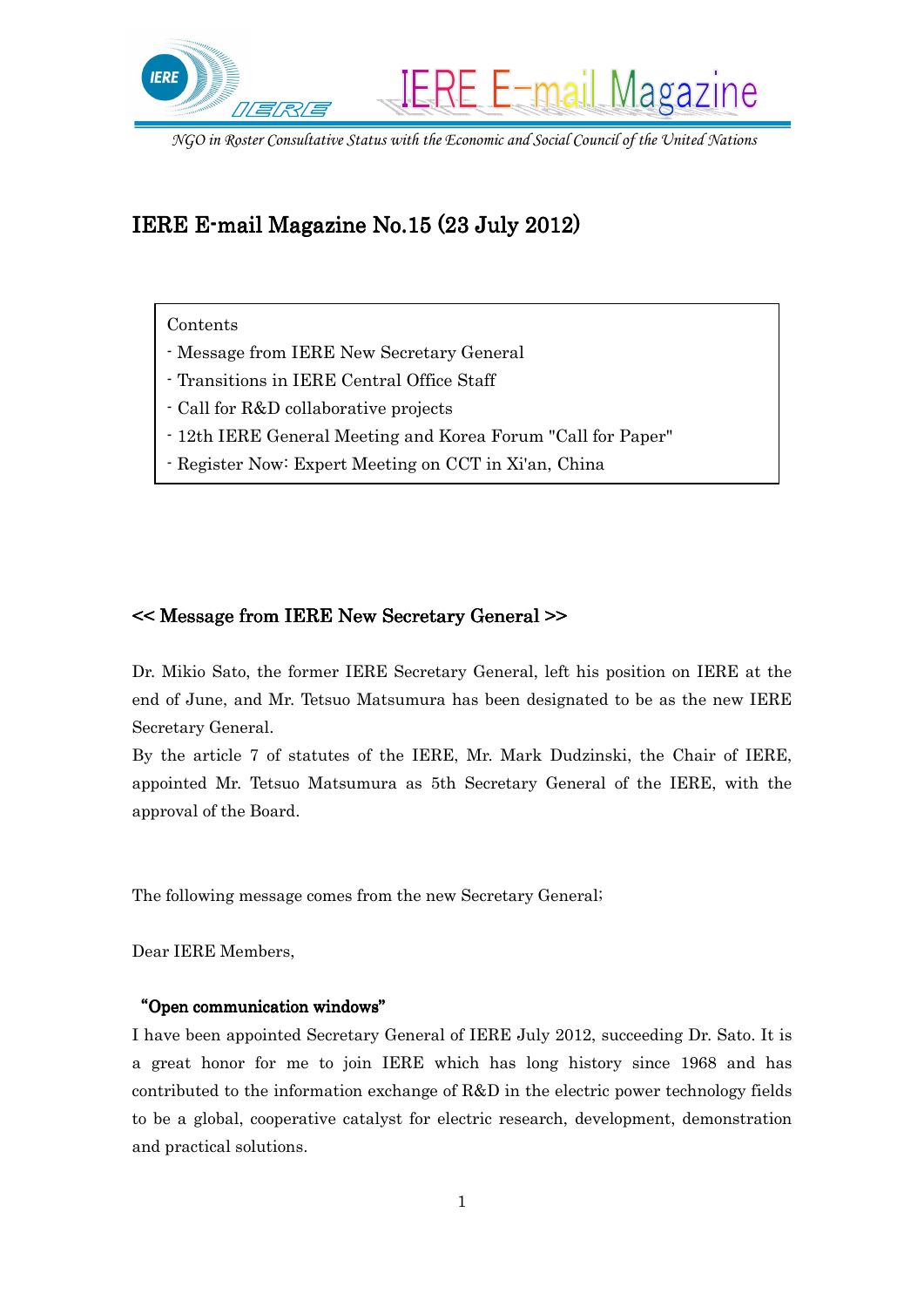

The former Secretary General, Dr. Sato operated the Mid-Term Action Plan for 2010-2012 and advanced quality improvement of IERE events. During his three years term, we tried to make TIS activities more active and we also made a new framework for IERE members to make possible to operate cooperative research activities.

I would like to prepare and operate next Mid-Term Action Plan from 2013 and try to enlarge communications within IERE Members and with other organizations.

I have been worked with human factors researchers in CRIEPI until June 2012, and learned a little bit about human communications, human performances and others which contribute reduction of human error and accidents.

To improve communication, "Johari window" is a famous model used to help better understanding each other. Typical "Johari window" is normally shown like the following figure, with its four windows.

"Johari window"

|                     | Known to self | Not Known to self |
|---------------------|---------------|-------------------|
| Known to others     | Open window   | Blind window      |
| Not Known to others | Hidden window | Unknown window    |

"Johari window" model for personal can be applied, I think, for communication of organizations. For good communications, it is important to know each other organization, their demand and potentials at first, because smooth communications can be accomplished through "Open window".

IERE seeks to be a "Global Platform of Electric R&D, Technology Development and Deployment". To provide the Global Platform of IERE members for communications, I would like to promote communication services as Secretary General of IERE Central Office.

Sincerely Yours,

松村哲夫

Tetsuo Matsumura, Secretary General, IERE Central Office

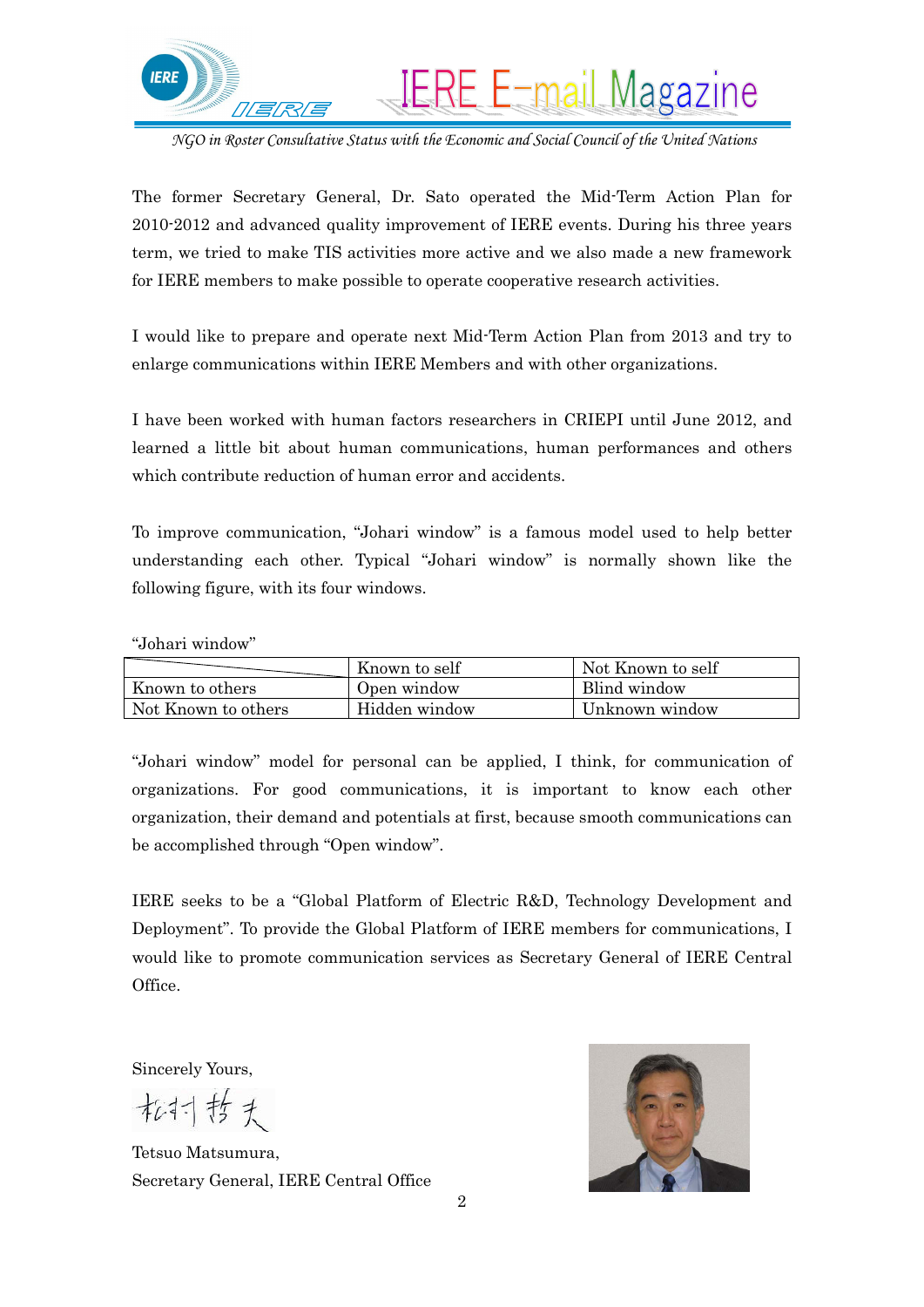

# << Transitions in IERE Central Office Staff >> in IERE Central Office >>

On July 1st, in addition to new Secretary General, two new Japanese staff; Mr. Yukihiro Jinno and Mr. Teruo Takagi have joined IERE Central Office Staff. Mr. Yukihiro Jinno came from Kansai Electric Power Company and succeeded Mr. Toshihisa Kadoya. Mr. Teruo Takagi came from Chubu Electric Power Company and succeeded Mr. Hiroshi Nakano.

## << Call for R&D collaborative projects >> Call for R&D collaborative

IERE Central Office asks members to propose new R&D collaborative projects. Please submit "Project proposal form" if you have the idea of R&D collaborative projects.

Please refer; http://www.iere.jp/NonMembers/RD\_WG/index.html

"Collaborative R&D Projects" has started since November 2011. Participants have to share the work by providing technological knowledge, information, skills and manpower. Basically, the costs will also have to be shared. Naturally, every participant expects equal or comparable benefits from the projects.

The scheme of this activity allows any IERE member to propose and participate in the projects. Proposals can be submitted any time to the Central Office, and once they are accepted, it will be announced to all IERE members for asking their participation.

#### \*\* Join the following projects \*\*

which were accepted to start by IERE R&D Working Group:

Project 1: "Transformer Insulating Paper Diagnosis; For a worldwide application of methanol as an innovative marker" (proposed by HQ)

Project 2: "Diagnosis Center for HV Current Transformers" (proposed by IIE)

Project 3: "Life-time Evaluation of Transmission Power Cables" (OF Cable) (proposed by KEPCO RI)

All IERE members can participate in these projects if you are interested in. Please submit "Application Form for participation" to IERE Central Office.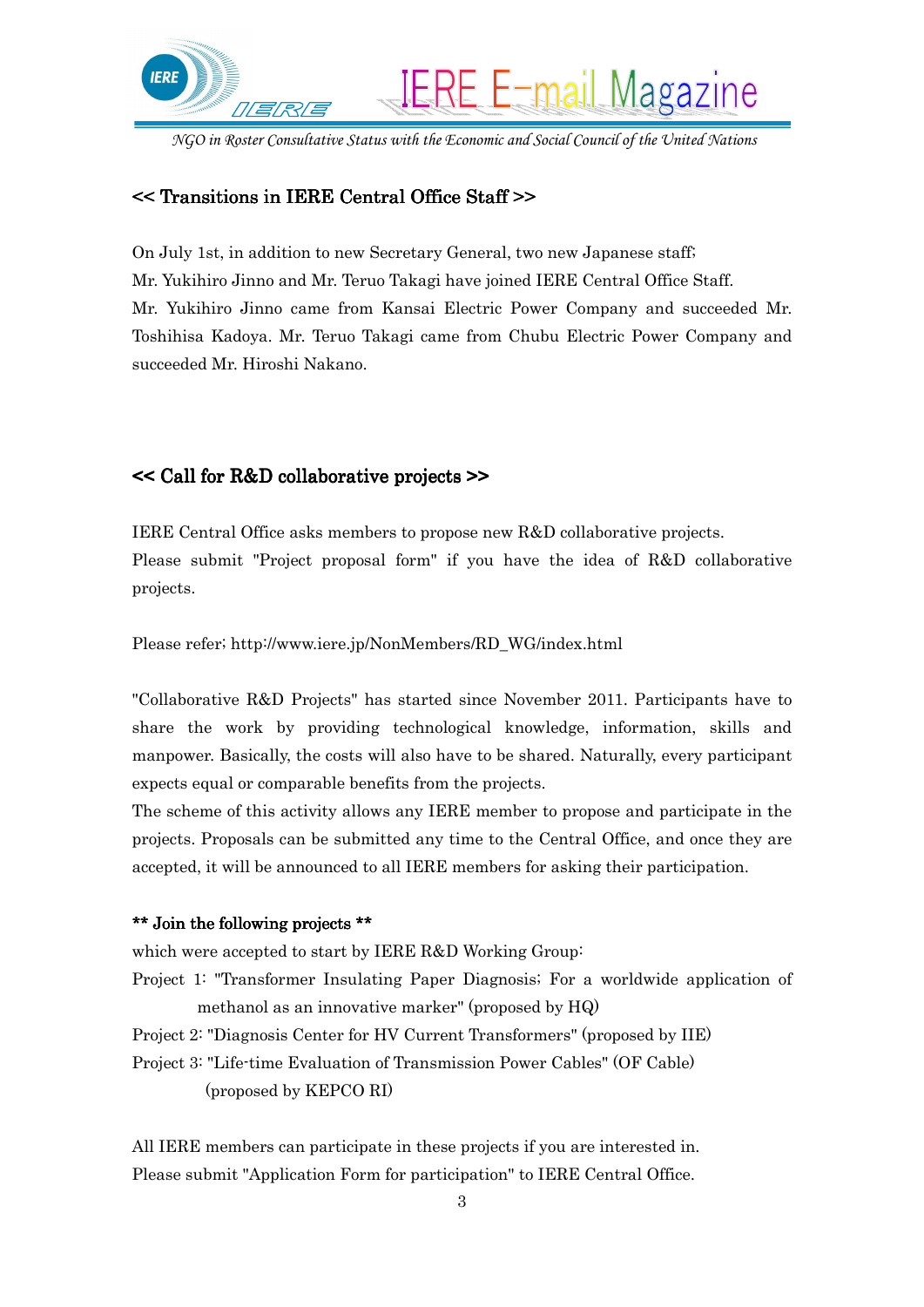

# << 12th IERE General Meeting and Korea Forum "Call for Paper" >> for Paper" >>

The 12th General Meeting and Korea Forum will be held in Seoul, Korea from 6 to 9 November 2012 co-hosted by KEPCO. The General theme of General Meeting is "Post Fukushima". After the serious incident of Fukushima Daiichi Nuclear Power Plant, Power industries have faced a great many problems. As R&D divisions, we would like to talk and discuss what we could and should take actions at the 12th General Meeting.

The Main theme of Korea Forum is "Technologies overcoming Economic Depression and Natural Disaster".

Venue & Accommodations Sheraton Grande Walker Hill, Seoul Address: Walkerhill-ro 177, Gwangjin-gu, Seoul, 143-708, Korea Phone: +82-2-455-5000 FAX: +82-2-452-6867 URL: http://www.sheratonwalkerhill.co.kr/en/main.wh

\*\* Abstract Submission: No later than 31 August 2012 \*\* Please see; http://www.iere.jp/NonMembers/Activities/Forum/Korea\_Forum/PreAnnouncement.pdf

## $<<$  Register Now! : Expert Meeting on CCT in Xi'an, China  $>>$

The Expert Meeting on Clean Coal Technology co-hosted by Xi'an Thermal Power Research Institute will be held on 20 - 21 September 2012 in Xi'an, China. Registration can be still accepted. Please register now!

This meeting is one of activities of TIS (Technological Issues and Solution) Asia which has two working groups, Generation Working Group and Network Working Group. As the activity of Generation WG in this year, we will hold Expert Meeting on "Clean Coal Technologies".

The Meeting has three sessions and technical tour to TPRI.